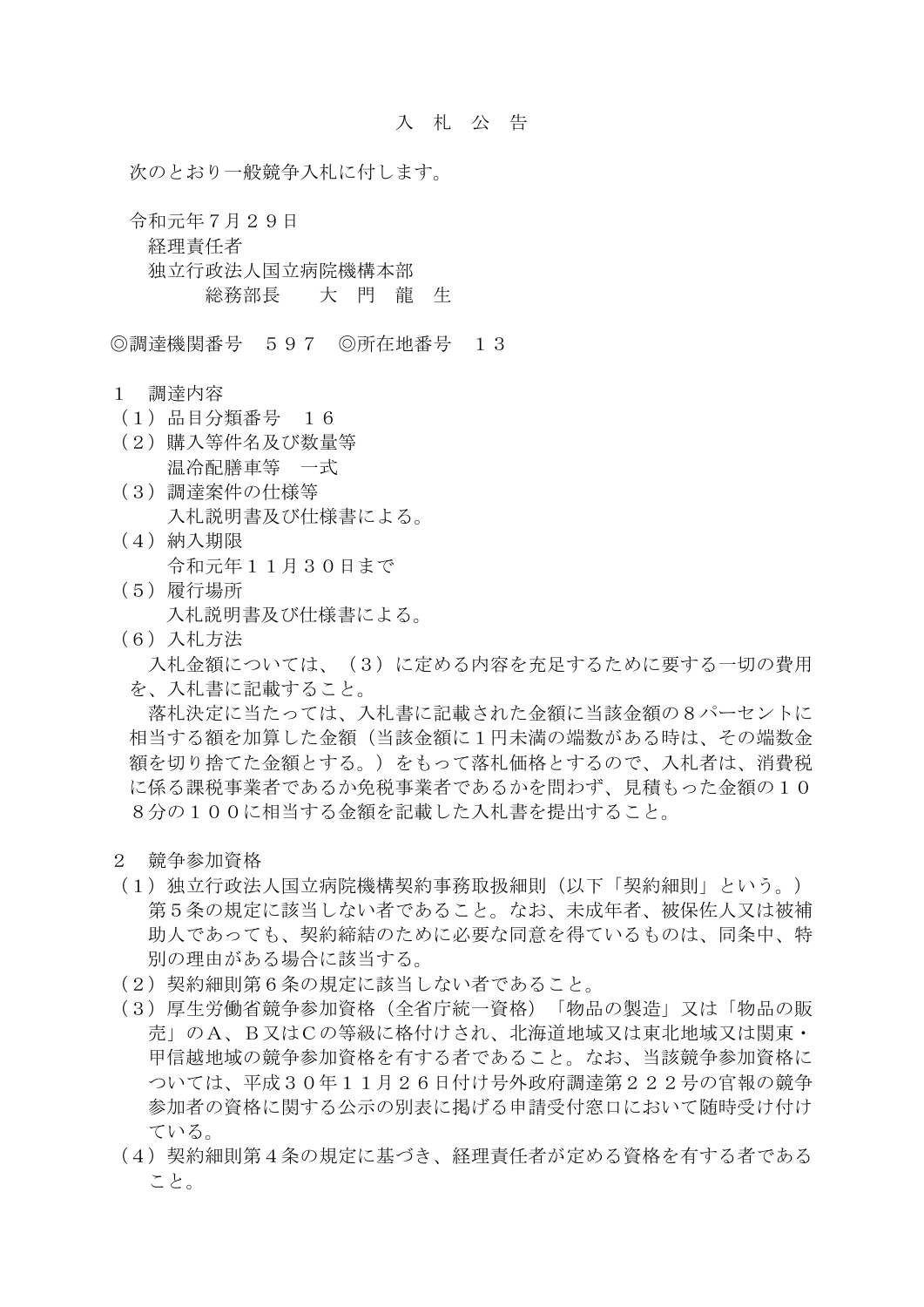- 3 入札書の提出場所等
- (1)入札書の提出場所、契約条項を示す場所 〒152-8621 東京都目黒区東が丘2丁目5番21号 独立行政法人国立病院機構本部 総務部総務課会計係 荻原 剛之 電話 03-5712-5050
- (2)入札説明書の交付方法 上記3 (1)の交付場所にて交付する。
- (3)入札書等の受領期限 令和元年9月18日(水)17時00分 (郵送する場合には受領期限までに必着のこと)
- (4)開札の日時及び場所 令和元年9月24日(火)14時00分 国立病院機構本部会議室32(3F)
- 4 その他
- (1)入札及び契約手続に使用する言語及び通貨 日本語及び日本国通貨
- (2)入札保証金及び契約保証金 免除
- (3)入札者に要求される事項 この一般競争に参加を希望する者は、封印した入札書に本公告に示した業務 を遂行できることを証明する書類を添付して入札書の受領期間内までに提出し なければならない。

 なお、入札者は、開札日の前日までの間において、経理責任者から上記証明 となるものについて説明を求められた場合には、これに応じなければならない。

- (4)入札の無効 本公告に示した競争参加資格のない者の提出した入札書、入札者に求められ る義務を履行しなかった者の提出した入札書は無効とする。
- (5)契約書作成の要否 要
- (6)落札者の決定方法

 本公告に示した業務を遂行できると経理責任者が判断した資料を添付して入 札書を提出した入札者であって、契約細則第21条の規定に基づいて作成され た予定価格の制限の範囲内で最低価格をもって有効な入札を行った入札者を落 札者とする。

- (7)詳細は入札説明書による。
- 5 Summary
- (1) Official on charge of disbursement of the procuring entity : Tat suo Daimon, Director, General Affairs Department, National Hospital Organization Headquarters.
- (2) Classification of the services to be procured : 16
- (3) Nature and quantity of the services to be required : Hot/cold storage food delivery vehicle 1 set.
- (4) Delivery deadline : November 30th, 2019.
- (5) Fulfillment place : as provided in the tender documents.
- $(6)$  Qualification for participating in the tendering procedures : Sup-